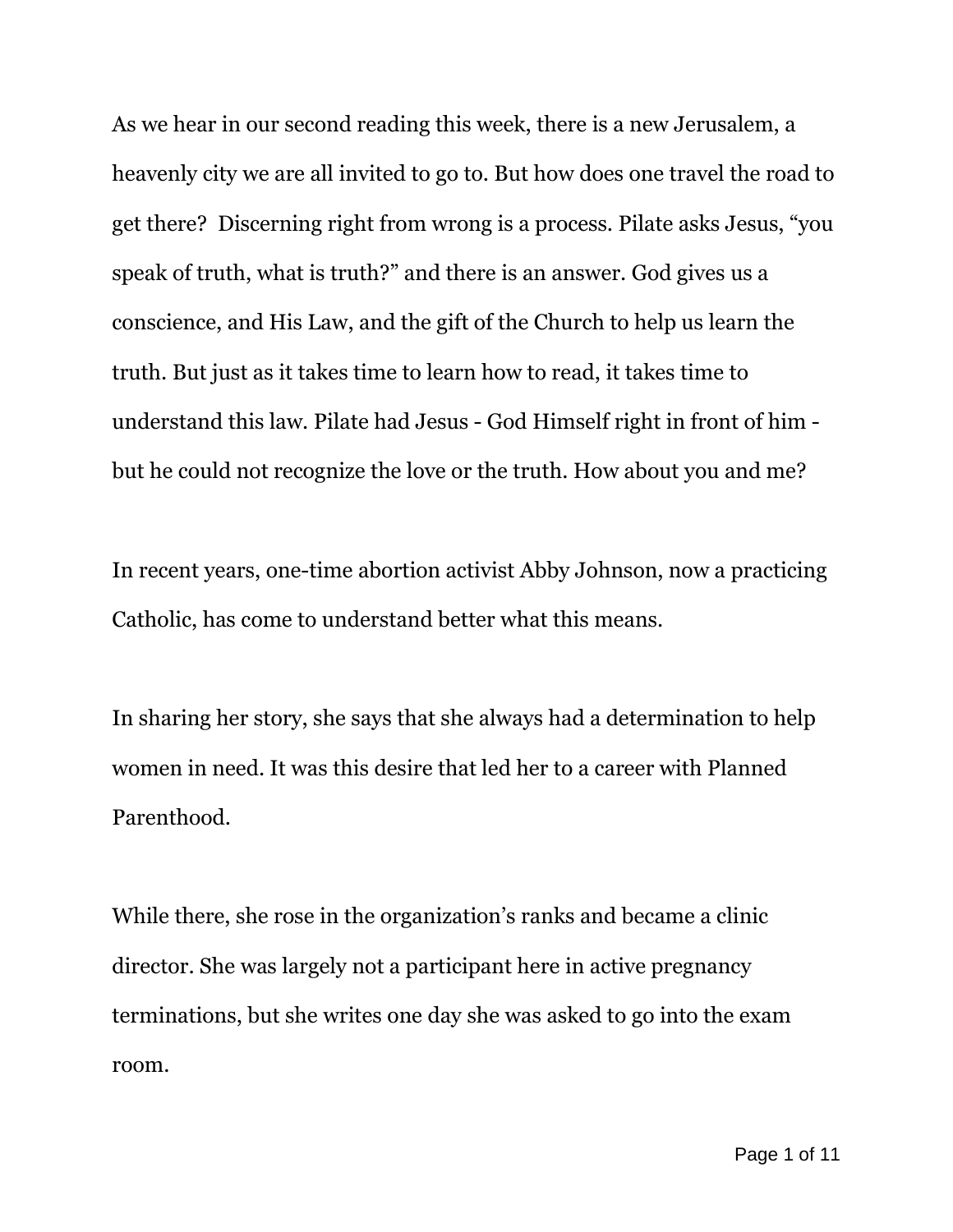Abby looked up from her paperwork, a bit surprised, and said "sure."

Though by that point she had been with Planed Parenthood for 8 years, she had never been asked to go into the exam room to help the medical team. But as clinic director, part of duties were being trained to fill in any position in a pinch.

There was a visiting physician, one who had been to the clinic before. When Abby talked to him about his work, he said that at his own facility, he only used ultrasound guided terminations of pregnancies, as he felt this allowed the least risk of complications for the woman. It allows the doctor to see exactly what is going on inside a woman's body. But it also added a half hour to the procedure.

Abby made her way to the exam room, and said she never liked going in during a so-called procedure. But she nonetheless pushed the door open and stepped in. The patient was sedated; conscious but groggy. Abby was asked to assist with an ultrasound probe. All the while, she said to herself "I don't want to be here and take part in this." And she said "it'll be over in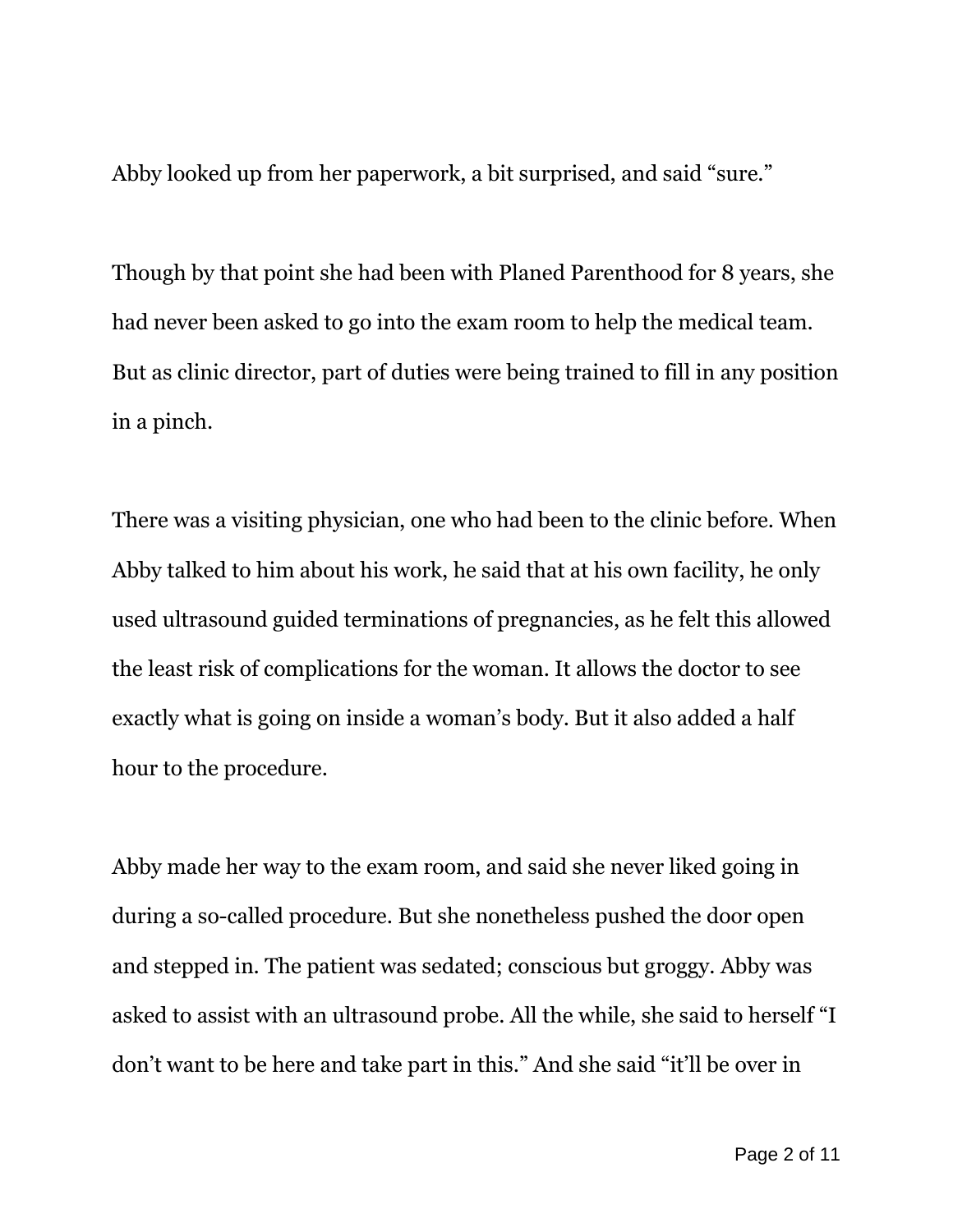just a few minutes." But the next 10 minutes changed the course of her life on September 26, 2009.

She looked at the image on the screen, which was of course never shown to the mother. And she thought of another image she and seen; of Grace, her daughter, when she went in for an ultrasound at 12 weeks. Up to this point, she never wanted anything to do with ending a pregnancy. As odd as that sounds for someone working for Planned Parenthood, she believed the primary purpose of the group was to prevent unwanted pregnancies before they happened, and that Planned Parenthood actually saved the lives of women. But as she went through this procedure and saw it unfold on the monitor, she was horrified. She began to think about what she had done, asking herself what kind of damage she had done over the years through her words, counseling women to come to this place. She realized that when a loved one had talked to her about what she was doing, saying that her child was not a fetus but an unborn baby, that they had in fact been right.

She left the organization, and then began a new life determined to become an advocate for life in the womb and expose abortion for what it truly is.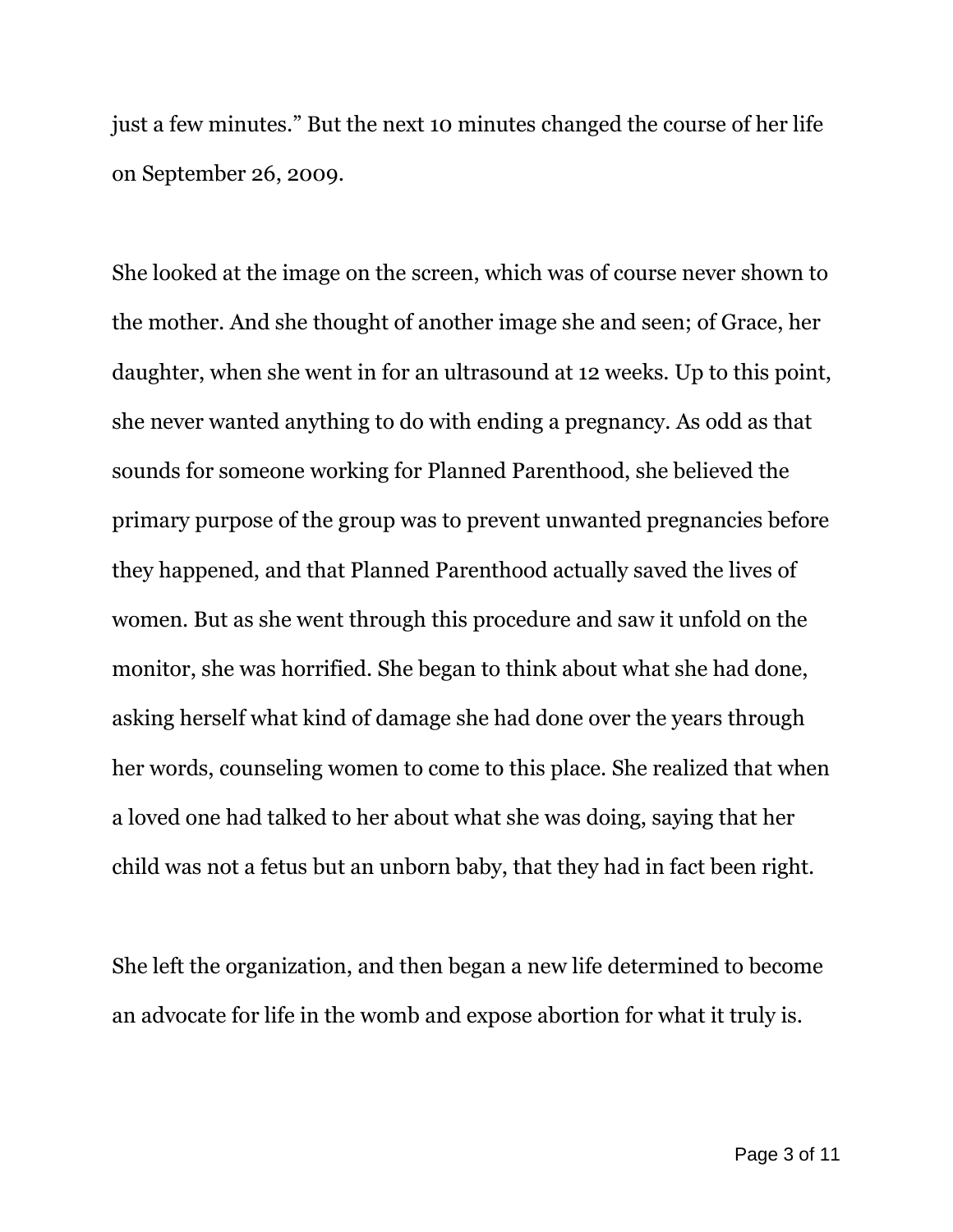This began after she spent a lot of time praying, and realizing the truth of the evil of what was occurring at the place she worked.

In the months that followed, Planned Parenthood did not take her exodus sitting down. They took action with a gag order and took her to court, but the lawsuit was quickly thrown out. She has frequently been a guest on various shows, and wrote a best-selling book, "Unplanned," which focuses on her experiences at Planned Parenthood and her exit, and then it became a film. Above all else, she is a pro-life advocate. She became Catholic in 2009 and in part of her story that I found very interesting, she got a lot of flack from Episcopal Christians, of which she was once one. She was welcomed there as a Planned Parenthood employee, but not for being prolife. The pastor of her parish took a very Pilate-like stance, saying that he was there to simply minister to all people no matter what their position on the issue was. Again, to borrow from Pilate, "what is truth?"

Well, Ms. Johnson is doing what she can to answer that question by helping people to see it. In fact, when she left Planned Parenthood, her goal was to just get a new job and get out; but after Planned Parenthood went after her legally, she decided she would not be scared into silence. Not only was there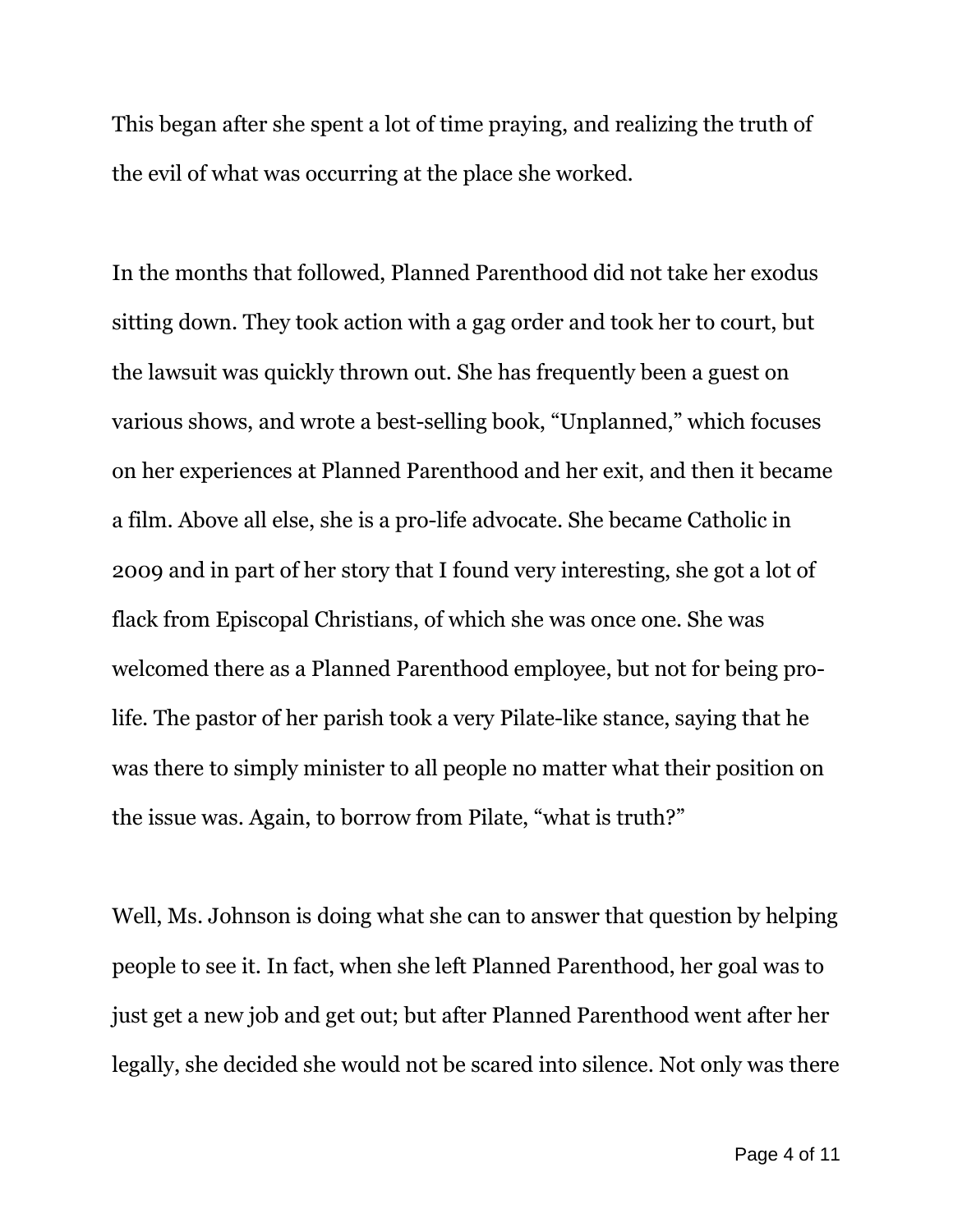the legal action, but she was also quite aware that shortly before she left, Planned Parenthood was increasing what they call "family planning" or ending unborn lives as a way to increase their revenue during the recession of 08. At the time that would run \$500, but as she points out there is no money in adoption or prenatal care. When she went to the regional director, her boss, she was told never to question what they do. She also learned how Planned Parenthood didn't care about the women who came in, and would control employees through fear, for having where they worked on their resume would be like a scarlet letter.

Besides the prayer though, there was another reasons she left, and that was the presence of people peacefully praying outside of the Planned Parenthood facility through "40 Days for Life." Its what our parish participates in with other Catholic Churches too twice a year. When she met with the people, she said she was welcomed with open arms. She had prior referred to the group as "40 Days of Harassment" when she worked at Planned Parenthood. She would even lie about them, as part of her job as clinic director was to make the people outside seem dangerous.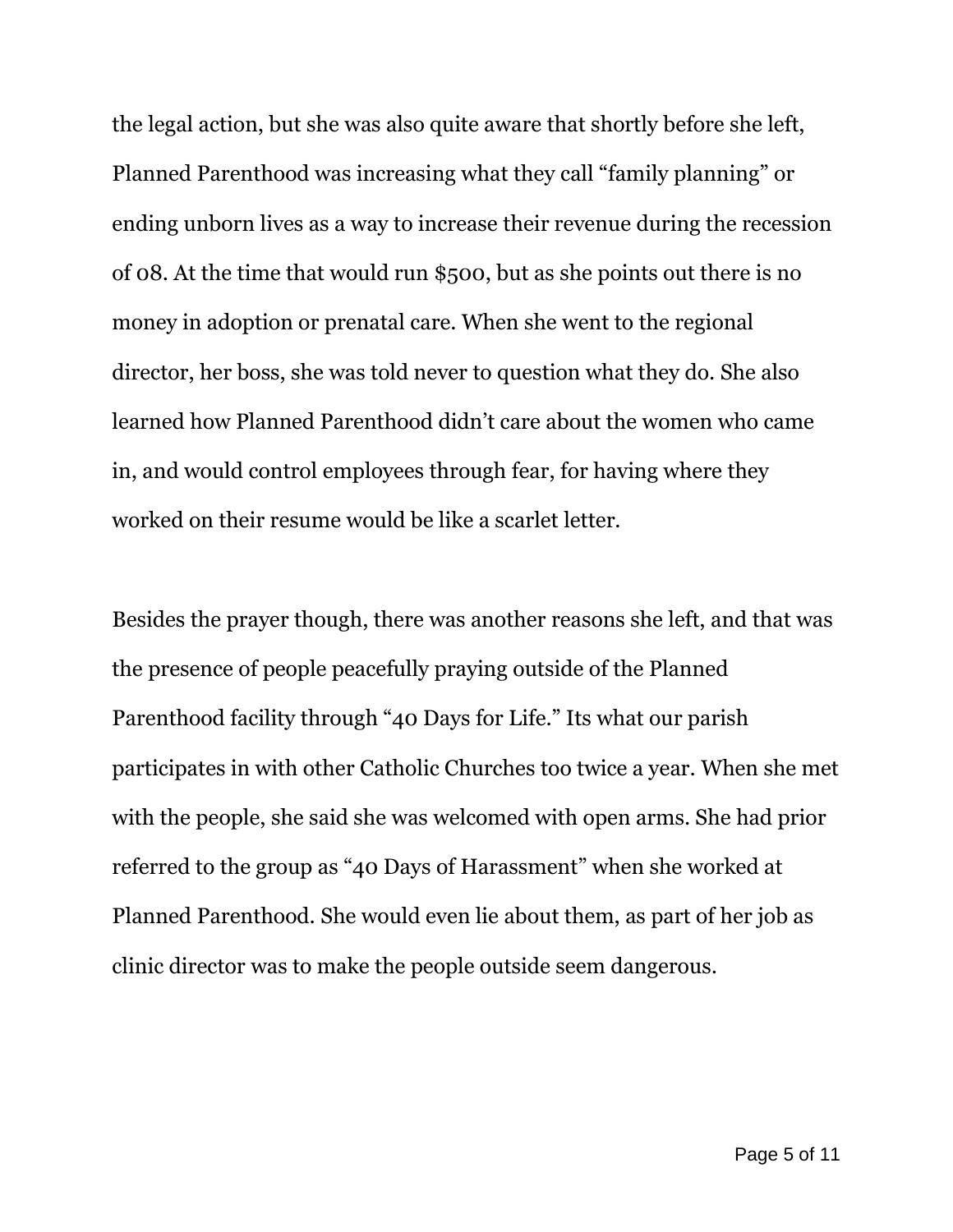As Ms. Johnson puts it, "God opened my eyes" and she saw on an ultrasound what the effects of original sin had darkened. And as soon as she understood, she chose to fight it. Today, Abby travels across the globe sharing her story, educating the public on pro-life issues, advocating for the unborn, and reaching out to abortion clinic staff who still work in the industry. She is the founder of *And Then There Were None*, a ministry designed to assist abortion clinic workers in transitioning out of the industry. To date, this ministry has helped over 430 workers leave the abortion industry. Abby lives in Texas with her husband and eight precious children.

So how about you and me? How will we, like her, testify to the truth?

In this, I am not just speaking of the issue of the right to life. I'm speaking of the truth that God loves you. That God cares about you. That there are certain moral laws that are not forced on anyone, but that we are called to follow if we want to understand what love is. And that we need to come to know what love entails. It's not easy; but by looking at our past, and turning our sins and struggles over to God, and taking our baptismal call seriously is something God calls us to do.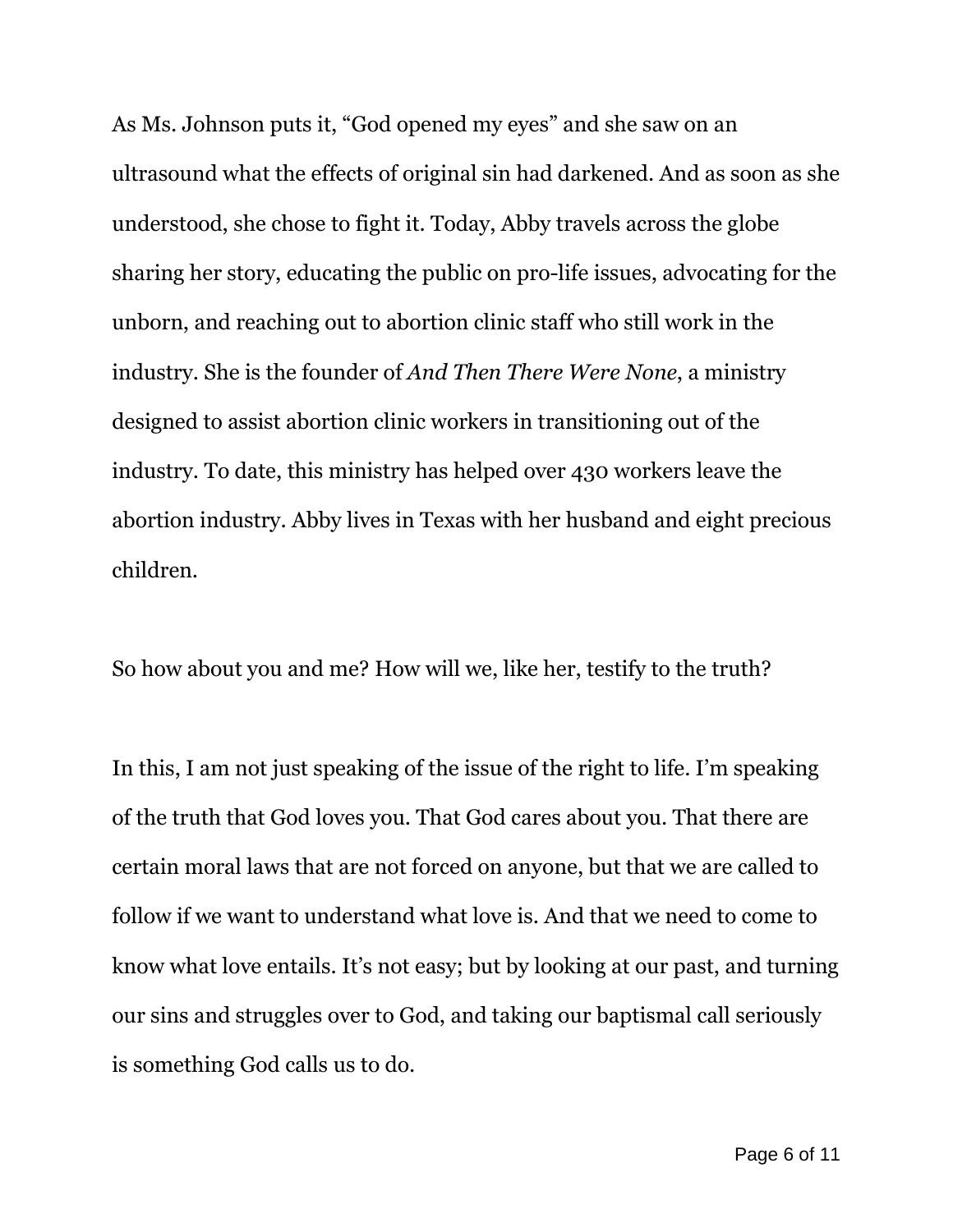As we continue through the Easter Season and read through the book of Acts of the Apostles in our first reading, we hear how the young Church is growing. The apostles preach a new commandment: love one another as God loves us. And this Good News guides the lives of Christians from those early days to today.

Just as things were not easy for Abby after her conversion in how people turned on her, this is nothing new. Paul, Barnabas and the other disciples who established Christian communities in Asia Minor faced much hardship in their work. The hardship is all around us; in parts of the world missionaries are kidnapped; people are still imprisoned; and as the life issue becomes covered again with the possible Roe v. Wade overturn in coming weeks, there will be a lot of rhetoric and pressure on faithful Catholics to keep their mouths shut. Perhaps even people you've known for years will go from posting light hearted things on social media to decrying the so called "right to choose" being infringed upon. What then? Hopefully, a call to action on our part.

For doing nothing when it's tough, this this is not love. Love is not forcing our wills on others. But love is what brings about a true change; it's what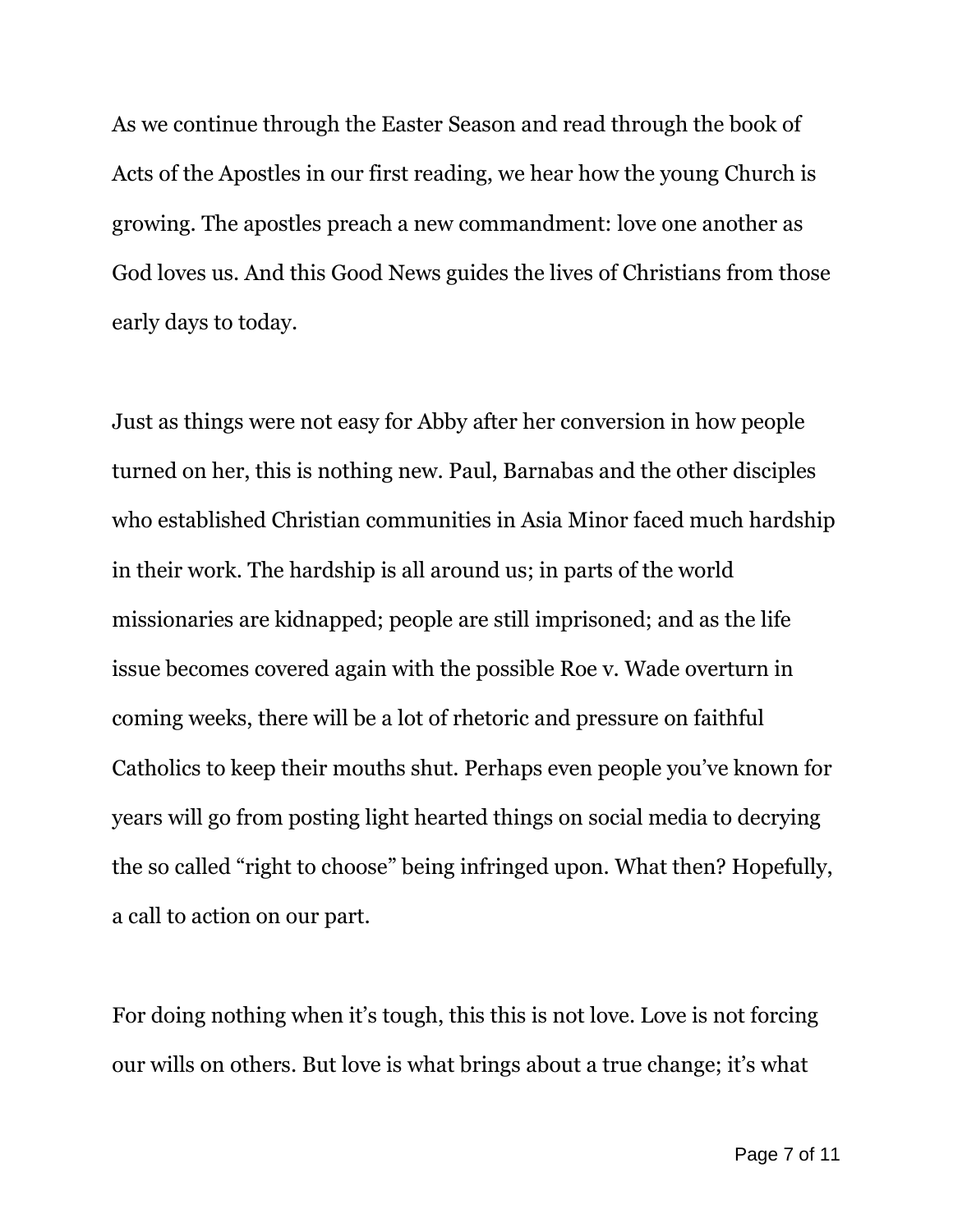helped Ms. Johnson to change; and it's how souls are changed. As such, our faith needs to be a true journey, and we need to be a true fisher of men as we live out our faith.

The starting point is knowing that no matter what our past is, God loves us, and our eyes need to be opened to what lies ahead: heaven; the new holy city; a new Jerusalem as we hear in that second reading. The author tells us that "God's dwelling is with the human race. He will dwell with them and they will be his people and God himself will always be with them as their God. He will wipe eery tear from their eyes…the old order has passed away…behold, I make all things new." This is the place belonging to God where death, mourning and pain are gone forever. This is our true home. And we are indeed welcome there; so as Abby did through prayer, and conversion, we know God's love for us is there. Our past does not disqualify us from God's love nor to from testifying to it.

But then, we need to grow in the faith. Abby went through a conversion, but then learned more about the Catholic faith. Sometimes we lose our way. So many people stop coming to Mass because they don't understand the reality of what they encounter there - Jesus Himself in the Eucharist. And, sadly,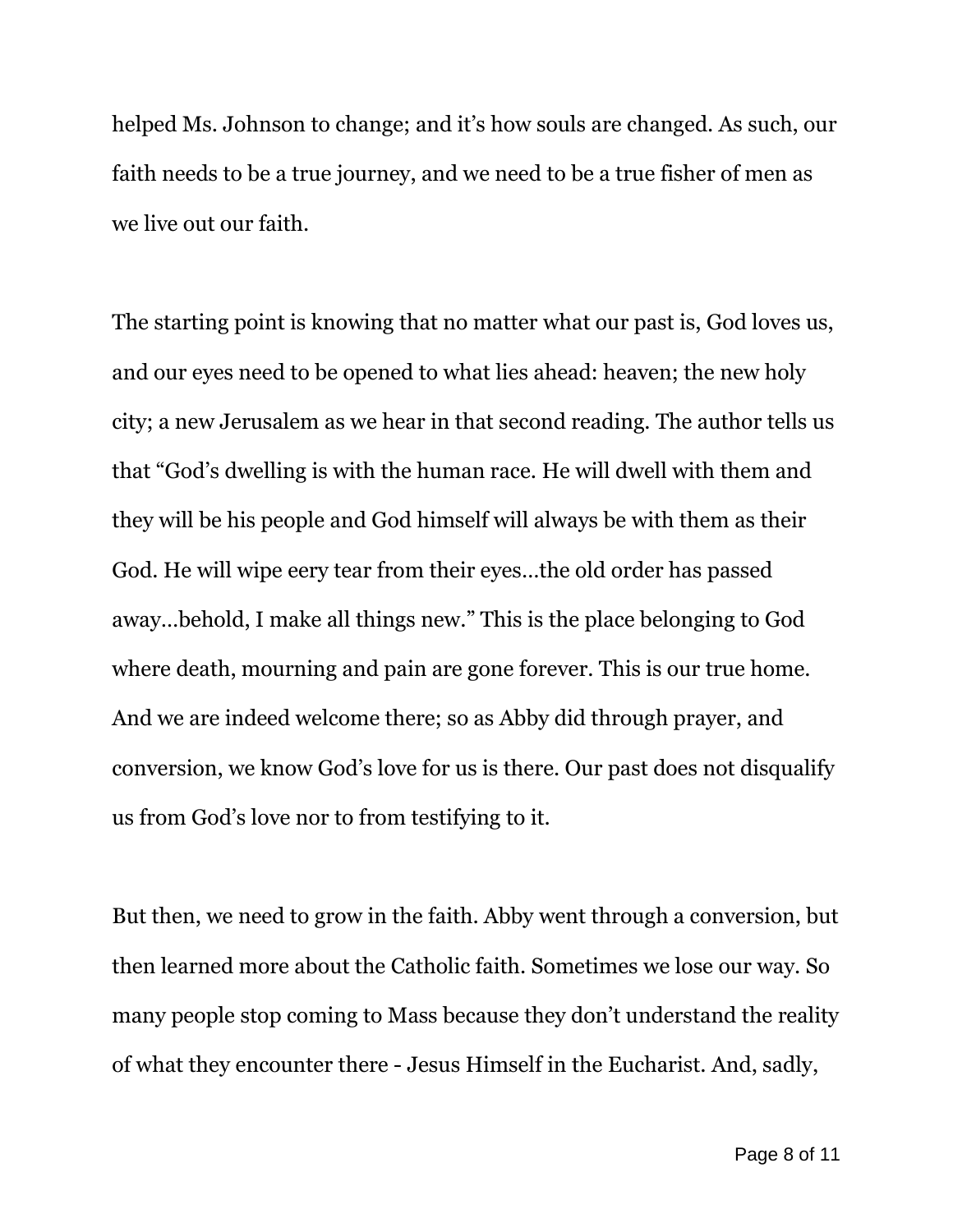so many people don't understand that the law God gives us is meant to fulfill us, to help us reach our potential, not to inhibit freedom. So, hopefully we think about our faith and why we believe what we do, so we can then proclaim it.

And this is perhaps the hardest part. How do you love people who are so hard to love, or so anti-Catholic? Having been at Planned Parenthood with parishioners, while I've never experienced shouting, I've seen looks of hate and expressions of hate on people driving by. What we have to remember is John 13:1: "Having loved his own in the world, he loved them to the end." The Gospel begins with Judas leaving; going out into the darkness. And yet Jesus washed his feet too. He also shared the meal with him, dipping the morsel of bread in the wine with Judas, showing how while He is not forcing love, He is doing all He can to reach out to Judas to try to bring him back. This is the background in which Jesus gives us the new commandment: "Love one another as I have loved you." This is how people know we are his disciples; when we love one another. We don't pick who becomes a disciple; Jesus chooses them. And what a hard commandment it is, for Jesus doesn't command that we love those whom we choose, but rather love one another. So as Christians, my hope is that this can be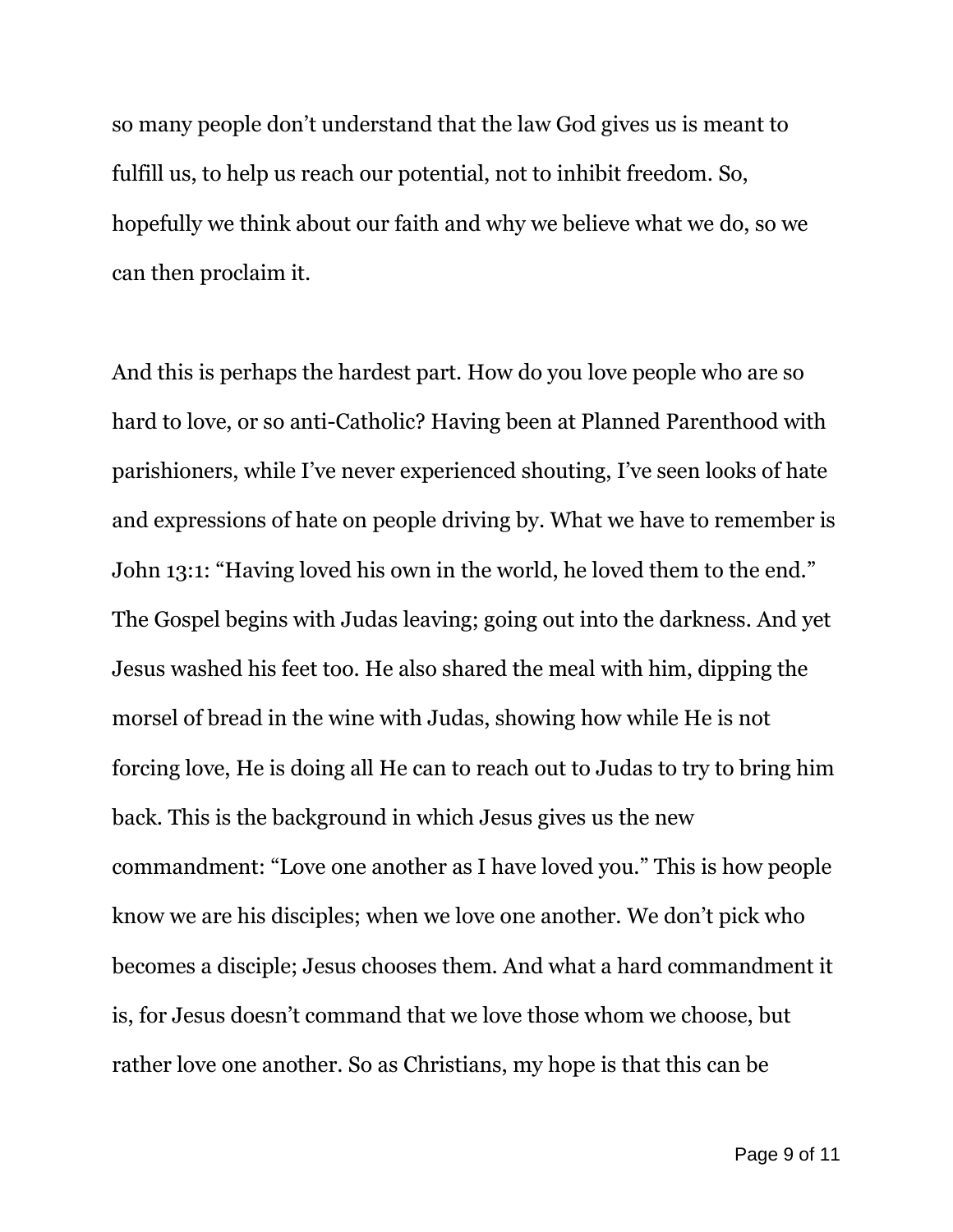manifested in how we live. Through forgiving those who have wronged us. Through praying for those who are at odds with what the Church teaches. Through bravery when we are counter cultural, knowing that it's our job to follow the example of people like Abby Johnson: to not keep what we believe a secret, but to educate, whether we are talking about the unborn, an issue currently on the front burner, what marriage really is, or to that family member who hasn't been to Mass since the last time there was a wedding or funeral. Love means saying "no" to your kids at times, or having a sit down with someone whom you're worried about in the lifestyle choices they are making. Love means not letting anger and hate take over our hearts, but a desire to help the people who like Judas leave the presence of God or never knew Him to come and find Him. We can't fear being disliked or hated for the Gospel if we want to convert minds and hearts.

At the end of Mass, we are sent out. It is worth pondering our 'going out'. We do not go out into the night as Judas did, but we do go out into a world where darkness remains and it can draw us. How many people lose their way in life little by little becoming angrier, sadder, or hostile. Yet we belong to the light, which the darkness cannot overcome. John's Gospel portrays Judas as one caught up in the work of Satan. Satan enters him and takes